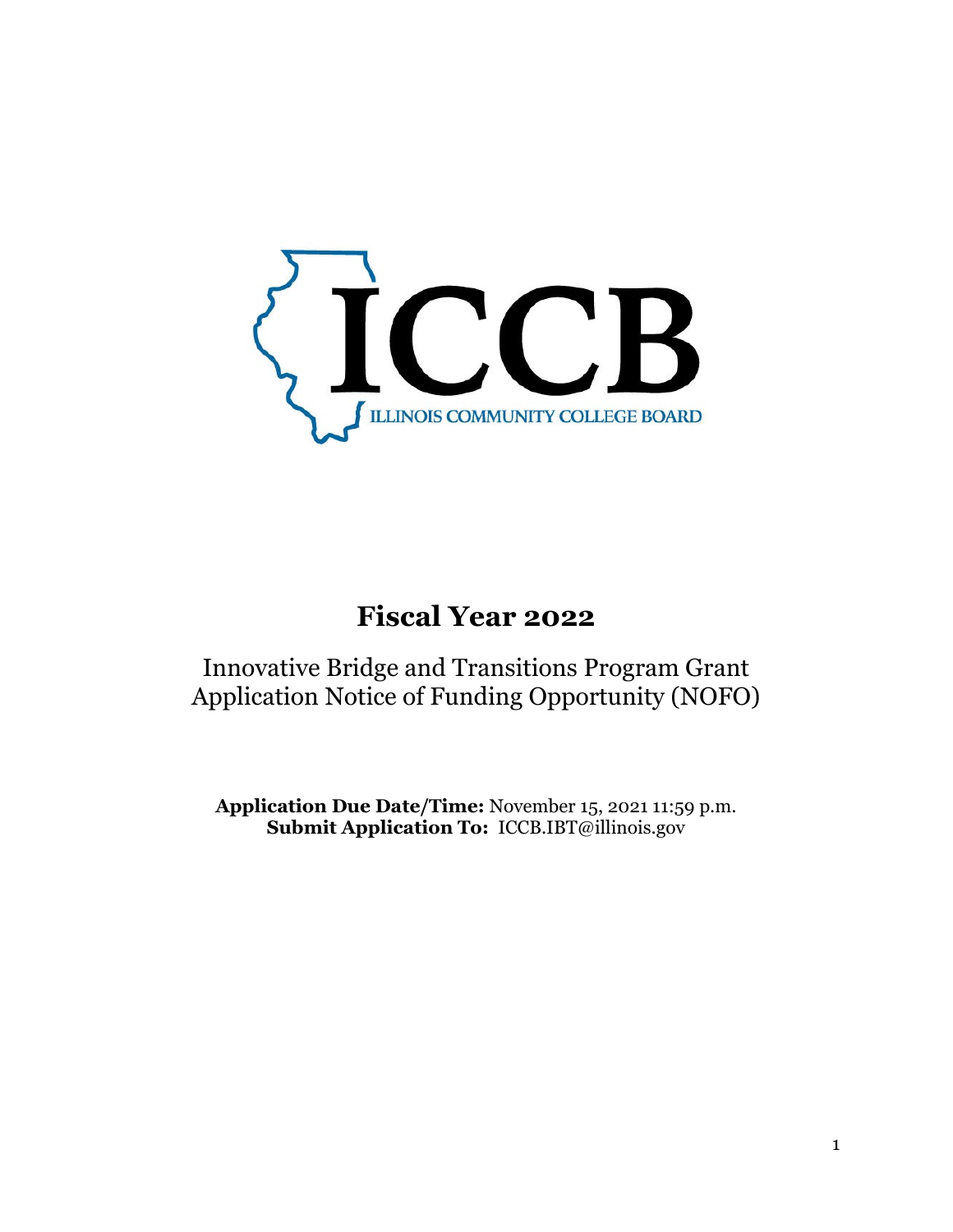# **UNIFORM NOTICE OF FUNDING OPPORTUNITY (NOFO) SUMMARY INFORMATION**

| <b>Awarding Agency Name:</b>            | Illinois Community College Board (ICCB)                                                                                                                                                            |  |
|-----------------------------------------|----------------------------------------------------------------------------------------------------------------------------------------------------------------------------------------------------|--|
| 2.                                      | Lavon Nelson, <i>Lavon.nelson</i> ( <i>a)illinois.gov</i> ; (217)557-                                                                                                                              |  |
|                                         | 2742                                                                                                                                                                                               |  |
| Announcement Type:                      | Initial announcement                                                                                                                                                                               |  |
| Type of Assistance Instrument:          | Grant                                                                                                                                                                                              |  |
| Funding Opportunity Number:             | 1670-2031                                                                                                                                                                                          |  |
| Funding Opportunity Title:              | FY2022 Innovative Bridge and Transitions                                                                                                                                                           |  |
| <b>CSFA Number:</b>                     | 684-01-1670                                                                                                                                                                                        |  |
| <b>CSFA Popular Name:</b>               | Innovative Bridge and Transitions                                                                                                                                                                  |  |
| CFDA Number(s):                         | N/A                                                                                                                                                                                                |  |
| <b>Grant Period</b>                     | January 1, 2022 – December 31, 2022                                                                                                                                                                |  |
| Anticipated Number of Awards:           | $20 - 40$                                                                                                                                                                                          |  |
| <b>Estimated Total Program Funding:</b> | \$4,194,400                                                                                                                                                                                        |  |
| <b>Award Range</b><br>13.               | \$50,000 - \$300,000                                                                                                                                                                               |  |
| Source of Funding:<br>14.               | <b>State</b>                                                                                                                                                                                       |  |
| Sharing/Matching<br>Cost<br>15.         | N <sub>o</sub>                                                                                                                                                                                     |  |
|                                         |                                                                                                                                                                                                    |  |
|                                         | Yes                                                                                                                                                                                                |  |
|                                         |                                                                                                                                                                                                    |  |
|                                         |                                                                                                                                                                                                    |  |
|                                         | October 4, 2021                                                                                                                                                                                    |  |
|                                         | November 15, 2021, 11:59 p.m.                                                                                                                                                                      |  |
| 18.                                     | Technical assistance will be provided throughout the                                                                                                                                               |  |
| 19.                                     | grant period to grant recipients.                                                                                                                                                                  |  |
| 16.                                     | <b>Agency Contact:</b><br>Requirement:<br><b>Indirect Costs Allowed</b><br><b>Restrictions on Indirect Costs</b><br>Posted Date:<br>Closing Date for Applications:<br><b>Technical Assistance:</b> |  |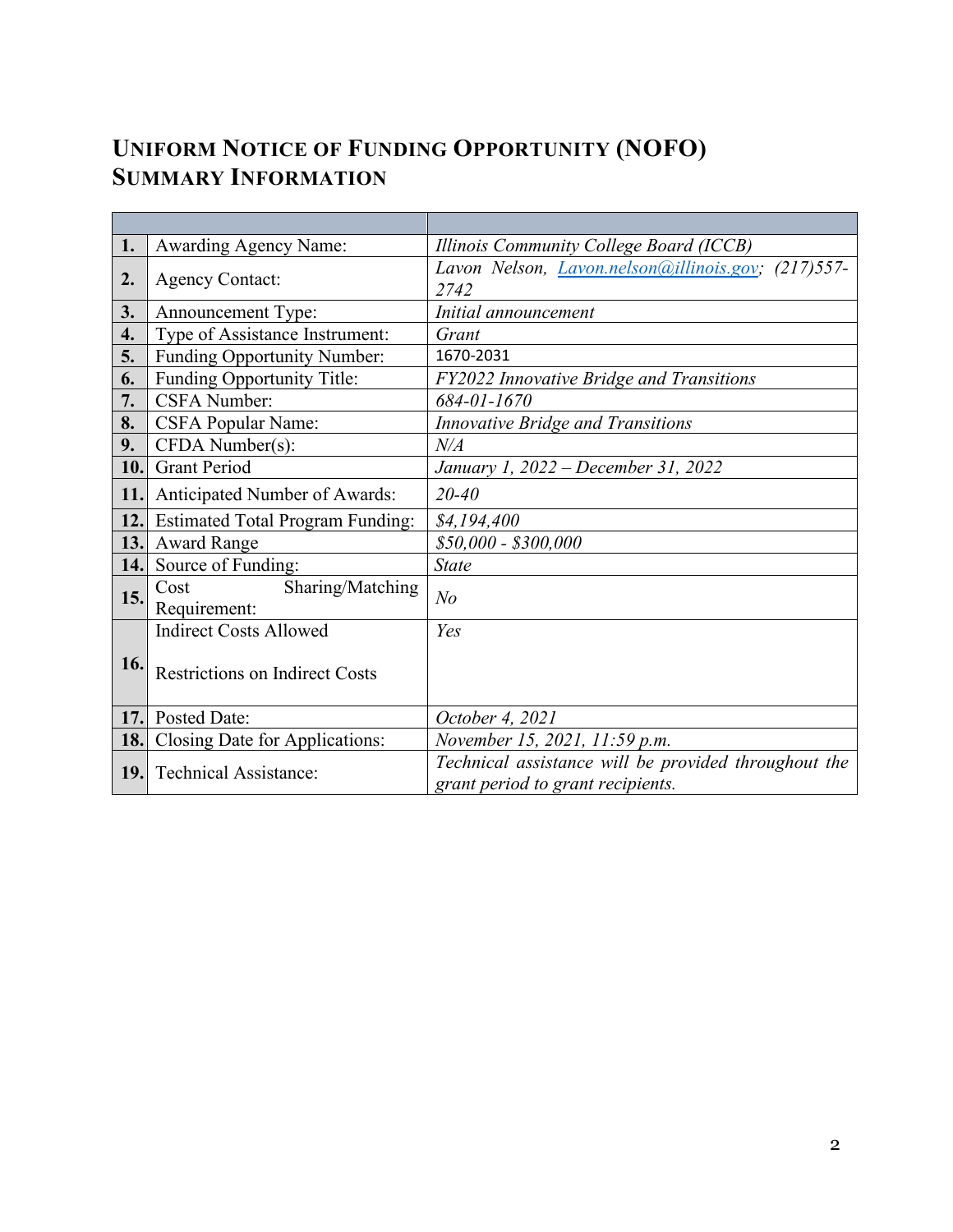# **A. Background and Purpose**

The Illinois Community College Board (ICCB) is inviting eligible applicants to apply for the Innovative Bridge and Transition Program Grant program. The ICCB will provide approximately \$4.1 in grant funding opportunities to be administered to support innovative bridge and transition programs and initiatives that support the seamless transition of students between education systems as well as employment. COVID-19 has disrupted education and employment opportunities for Illinoisans, disproportionately affecting racially minoritized communities and youth. Supporting and scaling effective and equitable education and career programming is essential for preparing targeted populations for post-pandemic recovery.

The purpose of this grant is to:

- Create or support programs that improve student transitions to and through postsecondary education (up to post baccalaureate) and into employment, programs that support these transitions for individuals with disabilities; and
- Scale programs that promote equity and diversity among those served.

# **B. Eligible Applicants**

The ICCB is inviting eligible applicants listed below to submit proposals under this Notice of Funding Opportunity (NOFO). The eligible applicants are as follows:

- Institutions of higher education
- Community-based organizations
- Local education agencies
- Public or private nonprofit agencies
- Comprehensive rehabilitation facilities associated with a university or institutions of higher education
- Other applicants of demonstrated effectiveness in serving the eligible service population

Successful applicants must be the provider of the direct services; however, applicants may subcontract for supportive services that enhance program services or reduce barriers for eligible participants. Subcontracting is subject to ICCB approval.

# **C. Target Population**

This grant is intended to provide services to targeted populations identified below. The intent of the grant is to serve individuals who are at least 16 years of age or older, and prepare:

• **adults who are not enrolled in high school** with limited academic or basic skills, underemployed or unemployed to enter and succeed in credit-bearing postsecondary education and training leading to employment in high skill, high wage, and in-demand occupations; and/or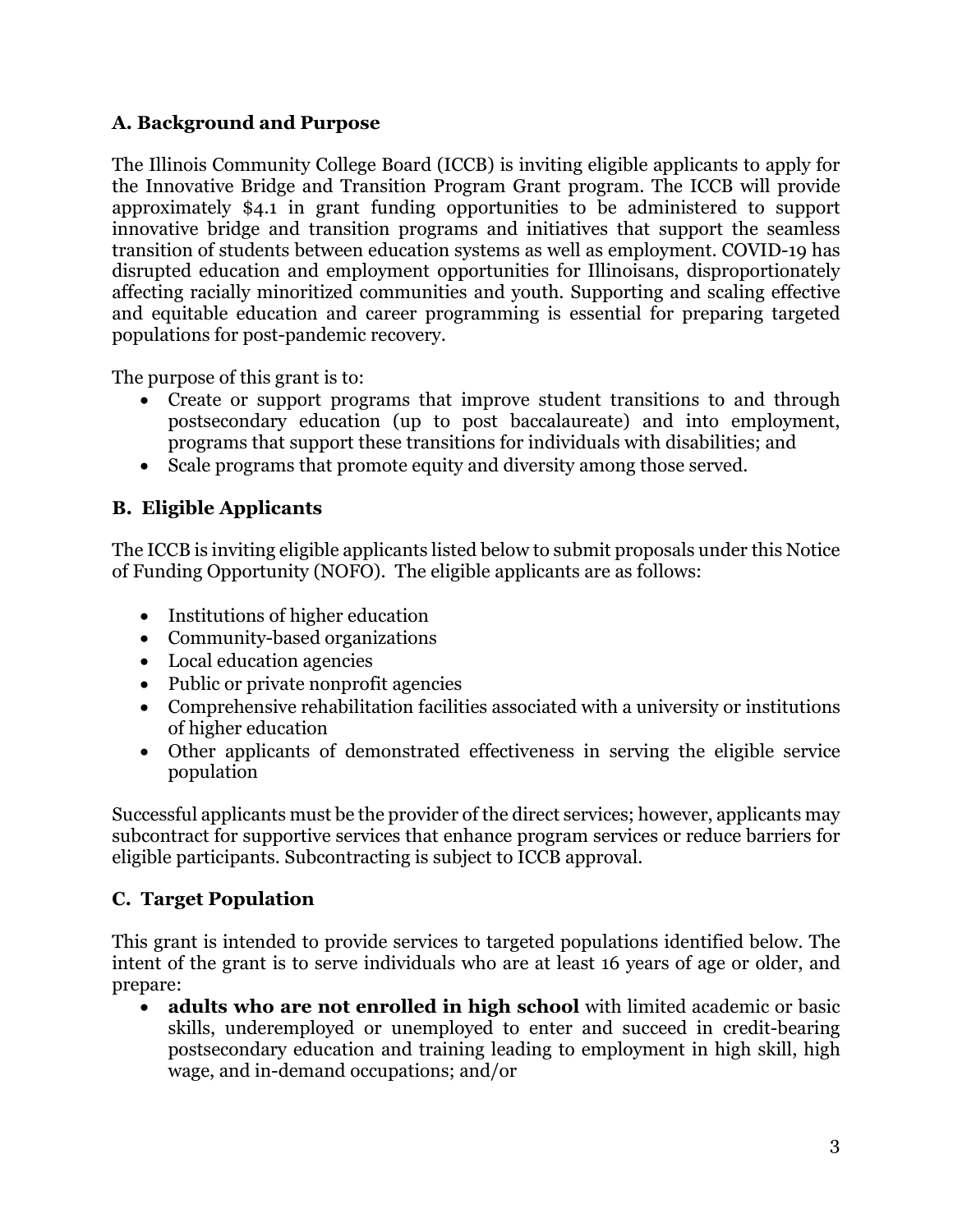• **youth who are in-school** to transition into postsecondary education or training programs following graduation. **Serving in-school youth is an allowable activity- only if the services to this population prepares them to enter into postsecondary education and training following graduation.** 

## **D. Grant Objectives**

The objectives of this grant are intended to increase access and persistence along career pathways for the targeted populations to be served. Grantees are to select one objective from the following four objectives for their grant focus:

- **Objective 1: Adult Education Bridge and Integrated Education and Training Programming:** Create new and greatly expand bridge or integrated education and training programming, which shall include contextualized basic reading, math, and language skills, occupational competencies, and employability skills. This objective shall not supplant required bridge and IET activities under WIOA Title II, Adult Education and Literacy FY2022 implementation.
- **Objective 2: Seamless Transitions for College and Career Pathways:** Implement programs that provide seamless transitions from high school to college or between postsecondary institutions, including but not limited to: curriculum alignment between secondary and postsecondary institutions, curriculum alignment and articulation efforts between postsecondary institutions (2+2 agreements, up to graduate level work), dual credit programming, CTE program of study development and implementation, college and career pathway endorsement activities, and pre-apprenticeship to apprenticeship partnerships. Specifically, applicants should consider programs that provide seamless transitions for students, including out-of-school youth, into and through college and career pathways that prepare them for high-skill, high-wage, and in-demand careers.
- **Objective 3: Wrap-around Support Services:** Utilize transition/wraparound services which provide students with the information and assistance they need to equitably access and persist along their career pathway. This may include providing wrap-around services for students transitioning from adult education or remedial coursework to credit or occupational programs, or from credit or occupational programs to the workforce. Services may include academic advising, career pathway navigation, tutoring, supplemental instruction, study skills, coaching, and referrals to individual support services (e.g., basic needs including housing, transportation, and child care).
- **Objective 4: Seamless Transitions for Students with Disabilities:** Create comprehensive programming for individuals with disabilities that provides vocational, psychological counseling, transitional and educational services, and job placement activities in order for them to live and work independently in the community. These programs may include transitions from high school to college as well as college to employment.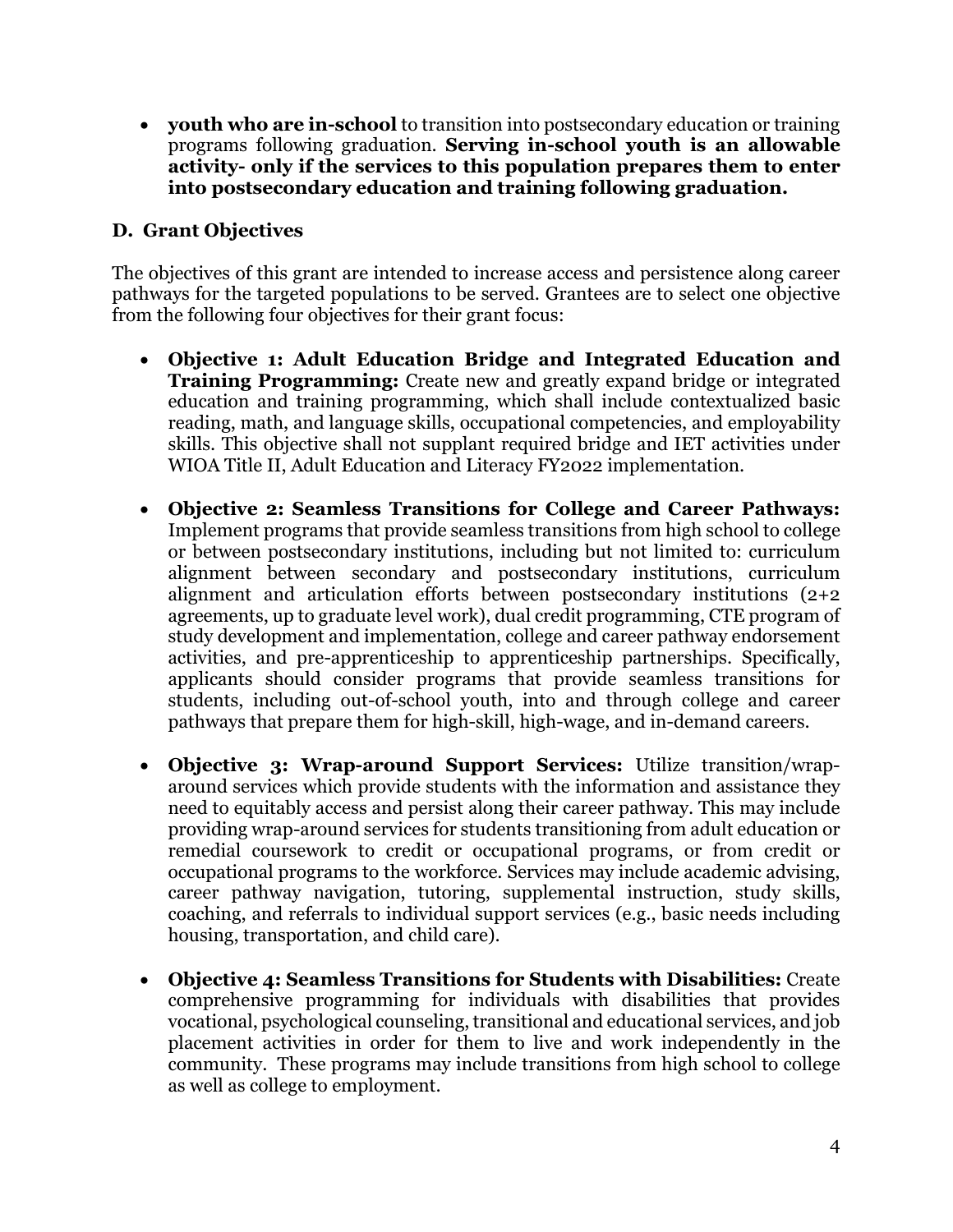## **Priority Activities to be carried out in all Objectives:**

- **Engage in partnerships** with other entities that may strengthen the ability of students to persist through the education and training provided. Systemic change efforts are encouraged. Partners may include community-based organizations, institutions of higher education, advocacy groups, local one-stops, and employers, among others.
- **Develop and implement career activities** which may strengthen career development and exploration, career planning, understanding the world of work, and integration of essential employability skills. This may include work-based learning opportunities (e.g. internships, pre-apprenticeships, apprenticeships, etc.).
- **Implement and integrate equity-driven, evidenced-based practices,**  strategies, and pedagogy throughout programming. Grantees should utilize datainformed decision-making in the development, implementation, and evaluation of programming to identify equity gaps and address inequities appropriately. Programs should aim to ensure diversity, equity, and inclusion is adequately supported in programming. Specifically, programs should aim to advance equitable access and outcomes for racially and ethnically minoritized communities as well as others marginalized by education and workforce systems.

## **E. Allowable Activities with various Objectives:**

The expectation is that applicants will propose activities that will align with statewide priorities around [career pathway](http://www.iccb.org/cte/wp-content/uploads/2018/01/Statewide-Career-Pathway-Definition-as-adopted-by-the-ICCB-on-Dec-1.pdf) opportunities and activities that **promote equity and diversity.** Key definitions are included at the end of the NOFO. Applicants may develop or expand programming to align with priority sectors as identified in their local or regional WIOA plans including but not limited to work-based learning activities. These activities may include but are not limited to:

- Developing or Aligning Curriculum: Furthering the alignment of coursework by contextualizing and integrating basic skills or academic and career and technical education offerings. This may also include articulation agreements between community college and four-year institutions, curricular alignment activities up to post-baccalaureate level, and competency mapping throughout the pathway.
- Creating short-term training programs that support minority students' transition into postsecondary education and employment.
- Developing African American History programs that teach cultural awareness and historical perspectives.
- Developing an American History curriculum that teaches cultural awareness and gives an accurate account of history for k-12 in Illinois.
- Creation of programs and services that assists individuals with disabilities (i.e., those who are on the autism spectrum) to access educational services that will help support their independence and reduce barriers to their success.
- Creating a program of study, inclusive of dual credit, for an in-demand industry sector, from high school to postsecondary education.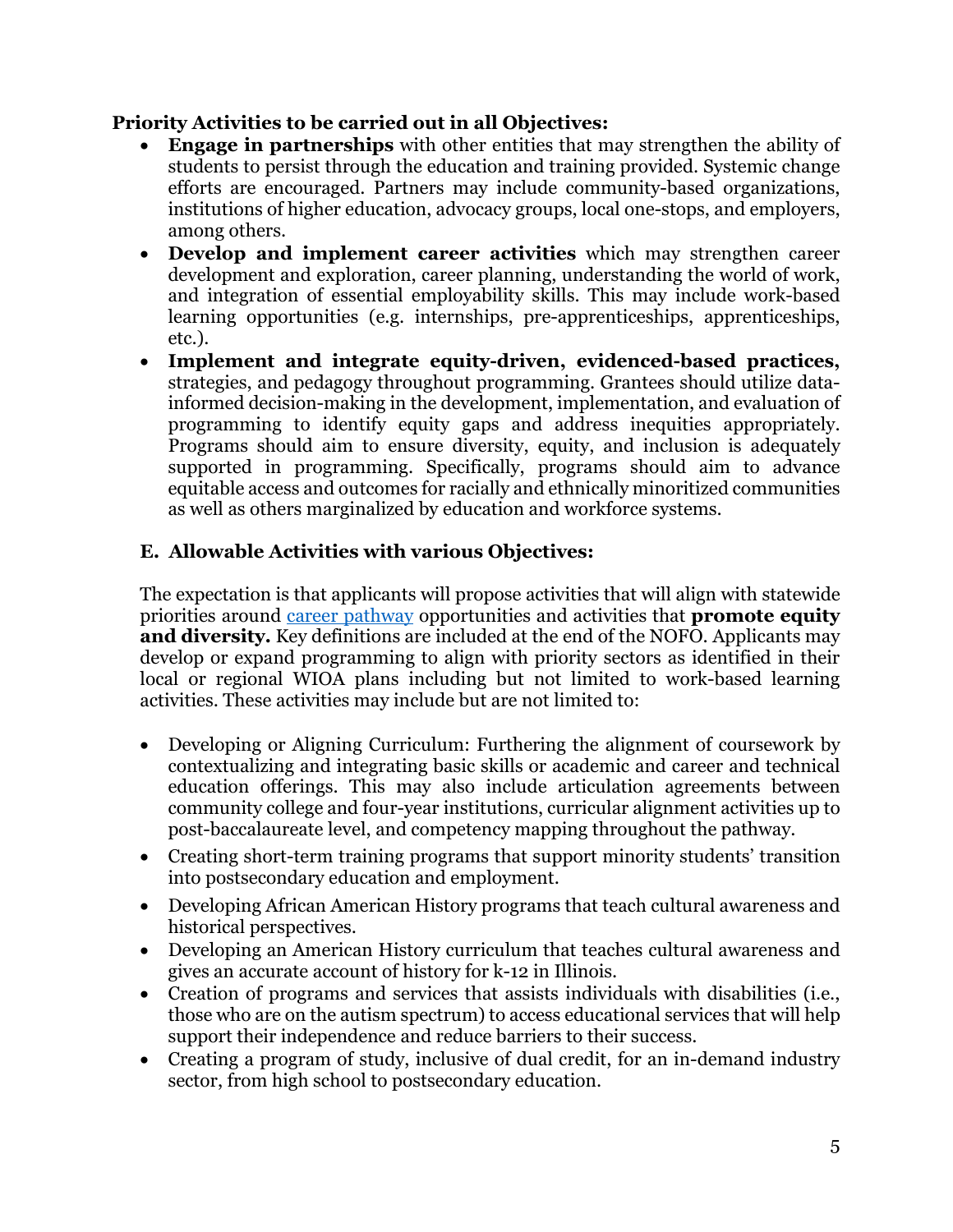- Developing an integrated education and training program that allows those who are basic skill deficient to earn industry recognized or college credentials, college credit, and credits toward an in-demand occupation.
- Expanding or developing models that link participants in adult education programs including all provider types and to community colleges.
- Developing models that promote service integration with partner programs.
- Developing a bridge program in an in-demand sector.
- Developing a process for using prior learning assessment to evaluate and grant credit for prior learning.
- Developing a student support center model that will enhance services to underrepresented populations.
- Creating support services models/toolkits that will reduce barriers to populations and enhance their educational success.
- Enhancing or developing institutional career pathways. Applicants may engage in career pathway development, alignment, and/or evaluation activities to ensure the inclusion of multiple entry and exit points, rigorous and integrated content, or focus on strengthening components which make up a successful bridge or transition program (i.e., integrated education and training program development, curriculum alignment, stackable credentials).
	- o Working with employers to develop a career pathway program that is designed for incumbent workers.
	- o Creating career pathway activities for those youth in their senior year of high school that smooth their transition into postsecondary education or to a training program.
- Developing work-based learning or apprenticeship models.
- Developing support services models that include wrap-around services for basic needs including but not limited to housing, financial literacy, and other services that will reduce barriers to educational success for all students including those who are homeless and those individuals with disabilities.
- Developing comprehensive programs and services for those with disabilities that provide assessment of work strengths, abilities and limitations through an evaluation process which may include but not limited to interviews, testing and observation. These services may consist of providing living center programming such as life skills including budgeting, meal preparation, job placement into compatible competitive employment, professional training and research, driver's rehabilitation services, essential work skills with an emphasis on employer expectations, and other daily living skills that offer residents an opportunity to live and learn new skills and work toward personal independence.
- Other activities of statewide significance that expands career pathways and is aligned with labor market information as identified by local or regional needs.

#### **GRANT DELIVERABLES**

1. Carry out deliverables of the proposed scope of work.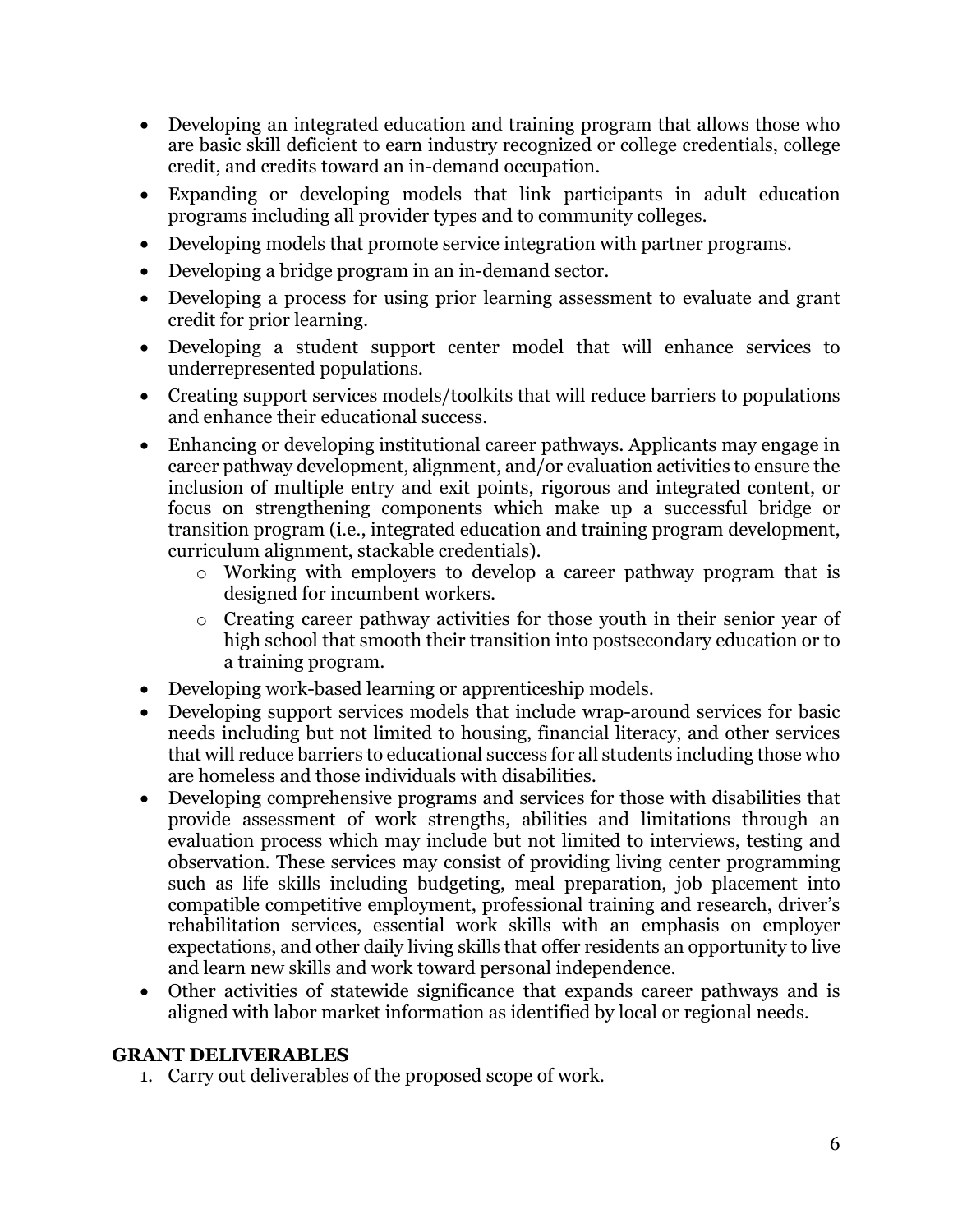2. Submit required programmatic and fiscal reports on a quarterly basis per the schedule below to **ICCB.IBT**@illinois.gov:

| <b>FY2022 Reporting Schedule for the IBT Grant</b> |                                     |                  |
|----------------------------------------------------|-------------------------------------|------------------|
| <b>Quarter</b>                                     | <b>Period</b>                       | Date Due         |
|                                                    | January 1, 2022 – March 31, 2022    | April 30, 2022   |
|                                                    | April 1, 2022 – June 30, 2022       | July 30, 2022    |
|                                                    | July $1$ – September 30, 2022       | October 30, 2022 |
|                                                    | October 1, 2022 – December 31, 2022 | January 30, 2023 |

(Reporting templates and other instructions will be made available to grant recipients at a later date.)

- 3. Participate in all required Operational Meetings and Learning Community meetings. No more than three virtual meetings will be held during grant implementation.
- 4. Participation in professional development and technical assistance events is encouraged, but not required.

# **F. Application Package**

Applications submitted under this grant program will undergo a merit-based review process. All parts of the application package must be completed by the deadline in order to be considered. Applicants should ensure that all elements are clearly addressed and are strongly encouraged to use headers to address all elements or some consistent form of response delineation. Applicants will receive a receipt of application. However, applicants will not be notified if there are items that are missing from their application. Applicants must use the templates provided on the ICCB website: [http://www2.iccb.org/iccb/grant](http://www2.iccb.org/iccb/grant-opportunities/)[opportunities/](http://www2.iccb.org/iccb/grant-opportunities/)

The application must be organized as listed below.

1. Uniform Application

Applicants must complete each section of the Uniform Application in its entirety. If a question is not applicable, please enter NA. *A template is provided.*

2. Cover Page and Grant Summation Template

The applicant must complete the Cover Page and Grant Summation Template (*template provided*) which encompasses applicant information and a synopsis of the grant, including but not limited to:

- o Organization background
- o Summary of the project activities and how they align with the goals of the Innovative Bridge and Transition grant.
- o Target population(s) and geographic communities to be served (e.g., ethnicity, gender, socioeconomic status, educational/workforce levels)
- o Projected number of unduplicated individuals to be served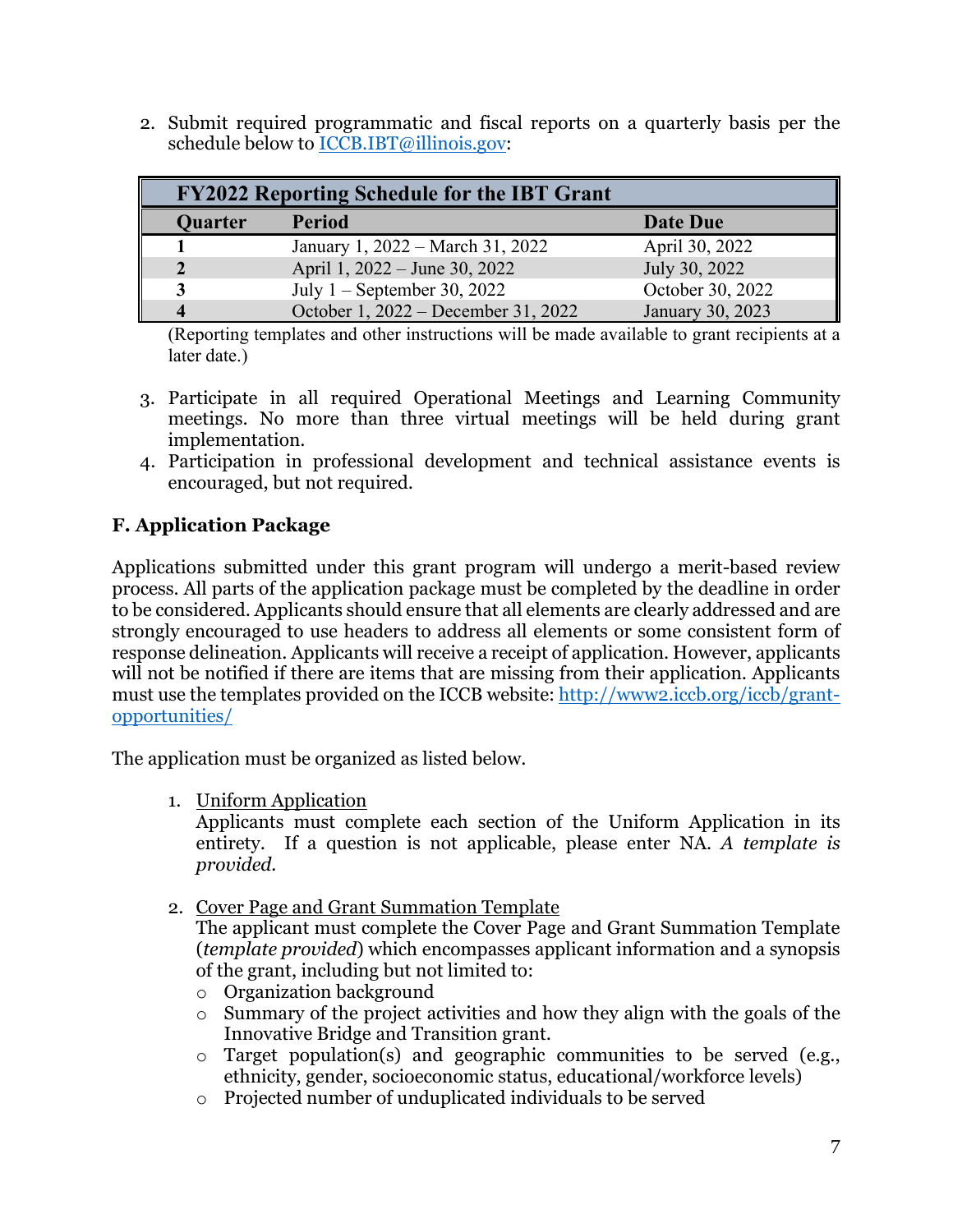- o Measurable Goals and Objectives.
- 3. Application Narrative

The eligible applicant must submit a narrative of no more than twelve pages (charts and graphs are a part of the page limitation), double-spaced, 12 point font that must include the following information in the order listed below and utilizing a header for each Numbered Section.

## **Narrative Sections**

- 1. **Statement of Need**: a description of the target population of students to be served (e.g., ethnicity, gender, socio-economic status, educational levels–high school equivalency/GED, workforce status, etc.). For career pathway or employment-based programs, the organization should identify the targeted industry sector, if applicable. Organizations should utilize and present data as evidence of need.
- 2. **Project Goals:** identify a) projected *unduplicated* number of individuals to be served, b) other indicators of performance for the intended targeted population, and c) programmatic/system goals or deliverables. (Note that goals and objectives must be measurable.) Displaying this information in clearly delineated format such as a chart is encouraged.
- 3. **Project Work Plan:** Clearly describe the project activities and associated timeline for each activity to be carried out during the grant period. The activities should clearly relate to the goals of the grant. A chart or table is encouraged.
- 4. **Partnerships:** Description of any partnerships and the role of each partner play in the grant project.
- 5. **Impact:** Description of the impact of the project on students, the community, the institution, employers, etc.
- *6.* **Scalability and Replicability:** Description of how the project could be scaled or replicated by others in the State. *All resources and products developed with grant funds will be provided from the grantee to the ICCB to share with the field.*
- *7.* **Applicant Capacity and Effectiveness:** Description of the applicant's capacity to execute the project including a description of previous experience in implementing successful Bridge or Transition Programs and related activities such as wrap-around services for the target population. *Applicants should demonstrate past project performance as evidence of successful implementation and capacity. The ICCB will consider success of past project implementation and ability to carry out deliverables, including reporting requirements as indicators of capacity and effectiveness.*
- 8. **Sustainability:** Description of the applicant's plan to sustain the project. This may include identifying resources, timelines, and goals following the close of the grant.

The Application Narrative submitted under this NOFO should be organized, clear and understandable.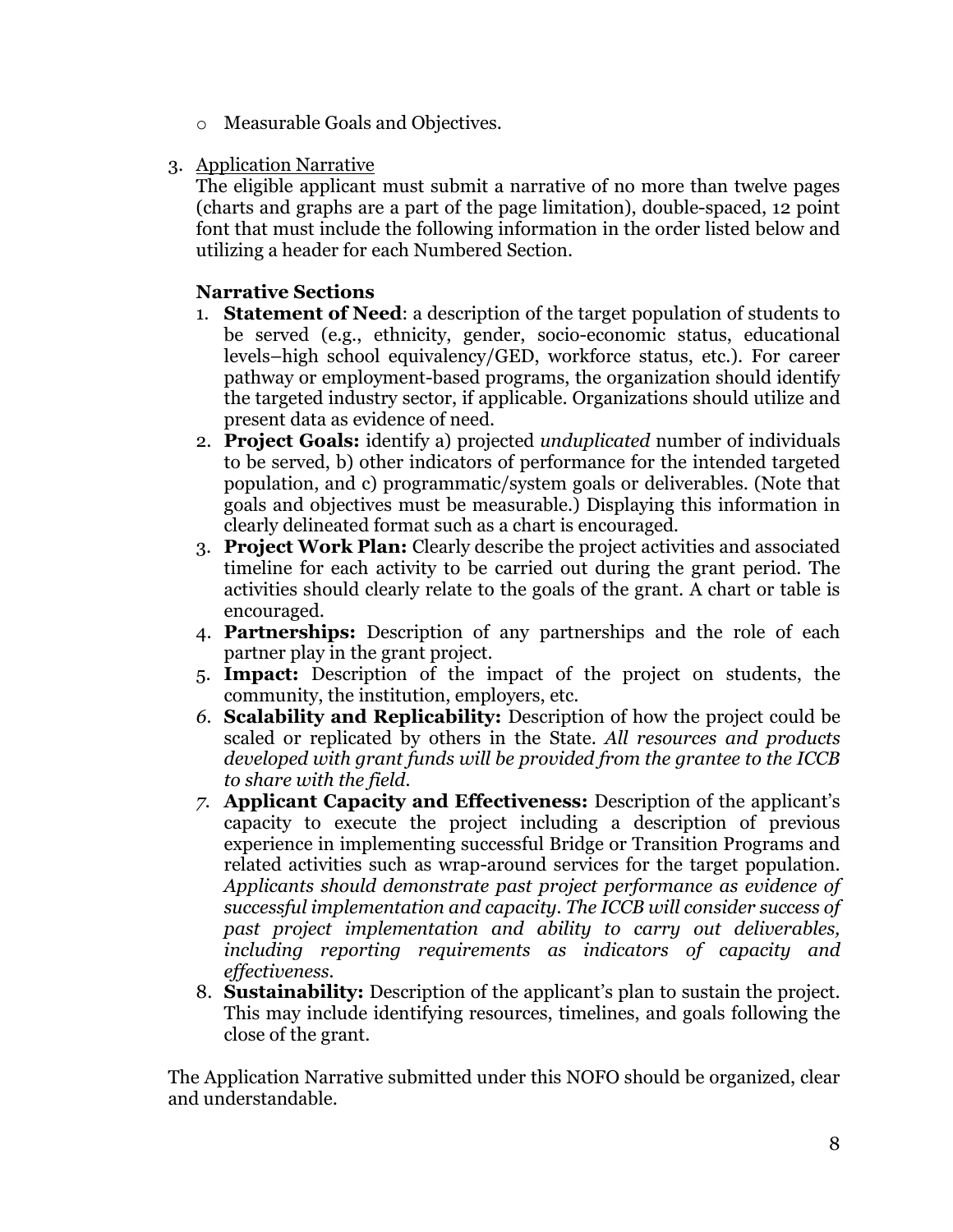4. Uniform Budget

All applicants must submit a proposed budget on the State of Illinois Uniform Grant Budget Template (*template provided*). Applicants should submit budgets based upon the total estimated costs for the project. Costs should be in line with allowable costs under the Grant Accountability and Transparency Act. For information on allowable uses of funds and other administrative requirements:

[https://www2.illinois.gov/sites/GATA/Pages/ResourceLibrary.aspx.](https://www2.illinois.gov/sites/GATA/Pages/ResourceLibrary.aspx)

# **G. Application/Submission Information**

Each grant application package must be submitted no later than November 15, 2021. to [ICCB.IBT@illinois.gov.](mailto:ICCB.IBT@illinois.gov) Grant application and materials may be found on the ICCB website at <http://www2.iccb.org/iccb/grant-opportunities/> .

A set of bidder's conferences will be held at the following dates and times. Applicants may choose to attend one of the following Bidder's conferences. Bidder's conference attendance is not mandatory, but we request that participants register for the one session they will attend. See sessions below.

- October 15, 2021 Virtual Webinar [https://illinois2.webex.com/illinois2/j.php?MTID=md1dcb95548856a18491c1e4f4](https://illinois2.webex.com/illinois2/j.php?MTID=md1dcb95548856a18491c1e4f4558ba43) [558ba43](https://illinois2.webex.com/illinois2/j.php?MTID=md1dcb95548856a18491c1e4f4558ba43) 10:00 – 11:00 a.m. CST
- October 18, 2021 Virtual Webinar [https://illinois2.webex.com/illinois2/j.php?MTID=m0dedb89b896c3840b1e27ec7b](https://illinois2.webex.com/illinois2/j.php?MTID=m0dedb89b896c3840b1e27ec7ba3db512) [a3db512](https://illinois2.webex.com/illinois2/j.php?MTID=m0dedb89b896c3840b1e27ec7ba3db512) 1:00 – 2:00 p.m. CST

All questions must be submitted electronically to  $ICCB.IBT@$ illinois.gov. Phone calls will not be accepted. Include in the subject line: [**Organization's Name**] Innovative Bridge and Transition Program. All questions will be posted in an FAQ on the ICCB website.

**Paper copies of the applications are not permitted.** Applicants will receive confirmation of receipt of the e-mail containing the attachments. It is up to the applicant to ensure that all items in the package are attached and sent in the e-mail.

All applicants, funded or not funded, will be notified by December 17, 2021.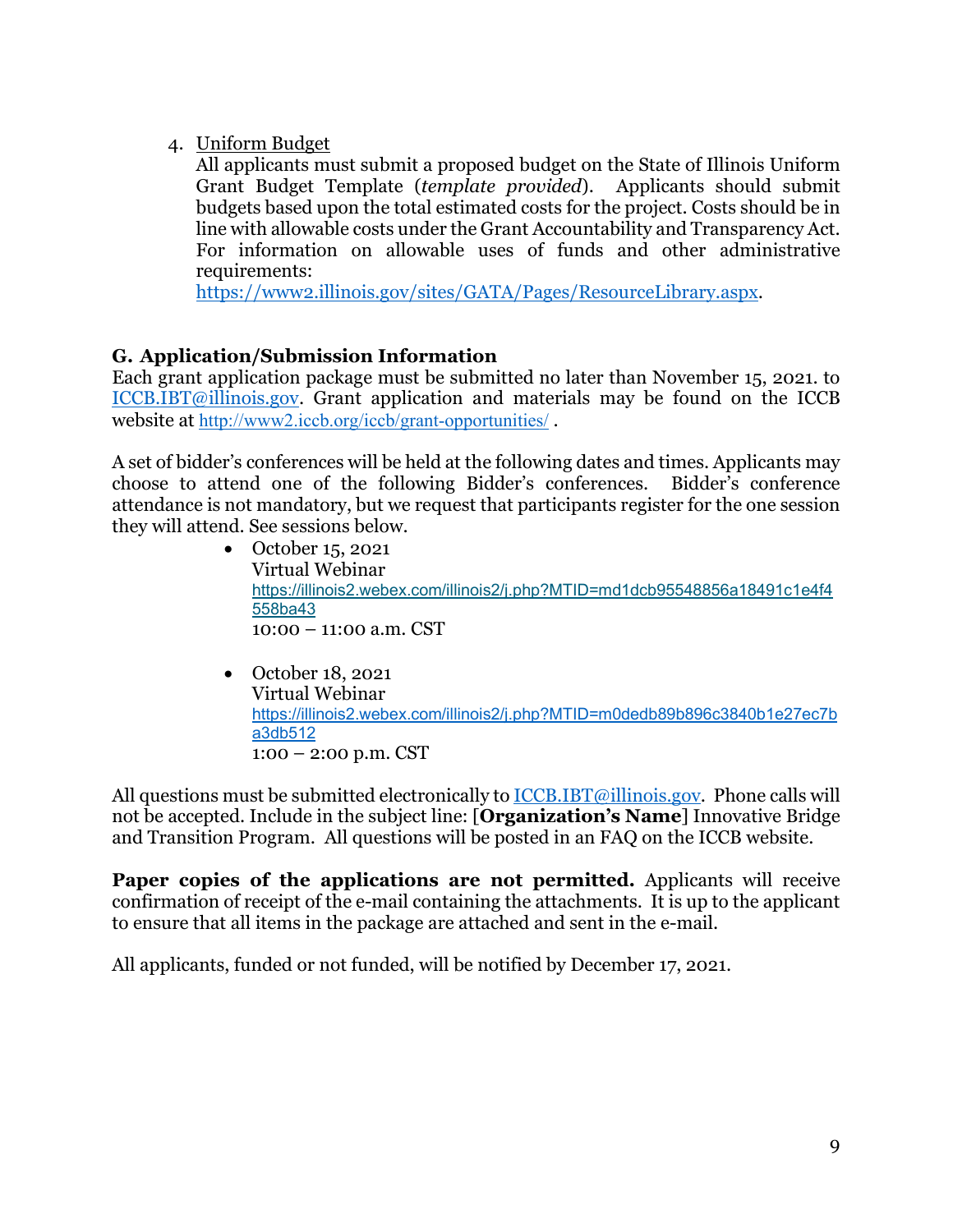## **G. Grant Pre-Qualification**

Interested institutions may apply for a grant but will not be eligible for a grant award until the institution has pre-qualified through the Grant Accountability and Transparency Act (GATA) Grantee Portal located at www.grants.illinois.gov.

During pre-qualification, Dun and Bradstreet verifications are performed including a check of Debarred and Suspended status and good standing with the Secretary of State. The prequalification process also includes a financial and administrative risk assessment utilizing an Internal Controls Questionnaire.

If applicable, the entity will be notified that it is ineligible for award as a result of the Dun and Bradstreet verification. The entity will be informed of corrective action needed to become eligible for a grant award.

Each applicant (unless the applicant is an individual or Federal or State awarding agency that is exempt from those requirements under 2 CFR 25.110(b) or (c), or has an exception approved by the Federal or State awarding agency under 2 CFR 25.110 (d)) is required to:

- Be registered in SAM before submitting its application. If you are not registered in SAM, this link provides a connection for SAM registration: [https://governmentcontractregistration.com/sam-registration.asp.](https://governmentcontractregistration.com/sam-registration.asp)
- Provide a valid DUNS number in its application.
- Continue to maintain an active SAM registration with current information at all times during which it has an active award.

ICCB will not make an award to an applicant until the applicant has fully complied with all applicable DUNS and SAM requirements.

Grant recipients must comply with all applicable provisions of state and federal laws and regulations pertaining to nondiscrimination, sexual harassment, and equal employment.

## **H. Funding Information**

## *Grant Period:*

The grant period is January 1, 2022 – December 31, 2022.

#### *Funding Availability:*

A total of \$4,194,400 is appropriated from the General Revenue Fund to the ICCB for grants to eligible entities for the educational purposes as outlined under this NOFO. Only one grant application per organization. In addition, of the amount appropriated a total of \$800,000 will be set aside for small grants of less than \$100,000.00.

Recipients are not eligible to renew or extend existing grant-funded projects but may supplement or scale current initiatives.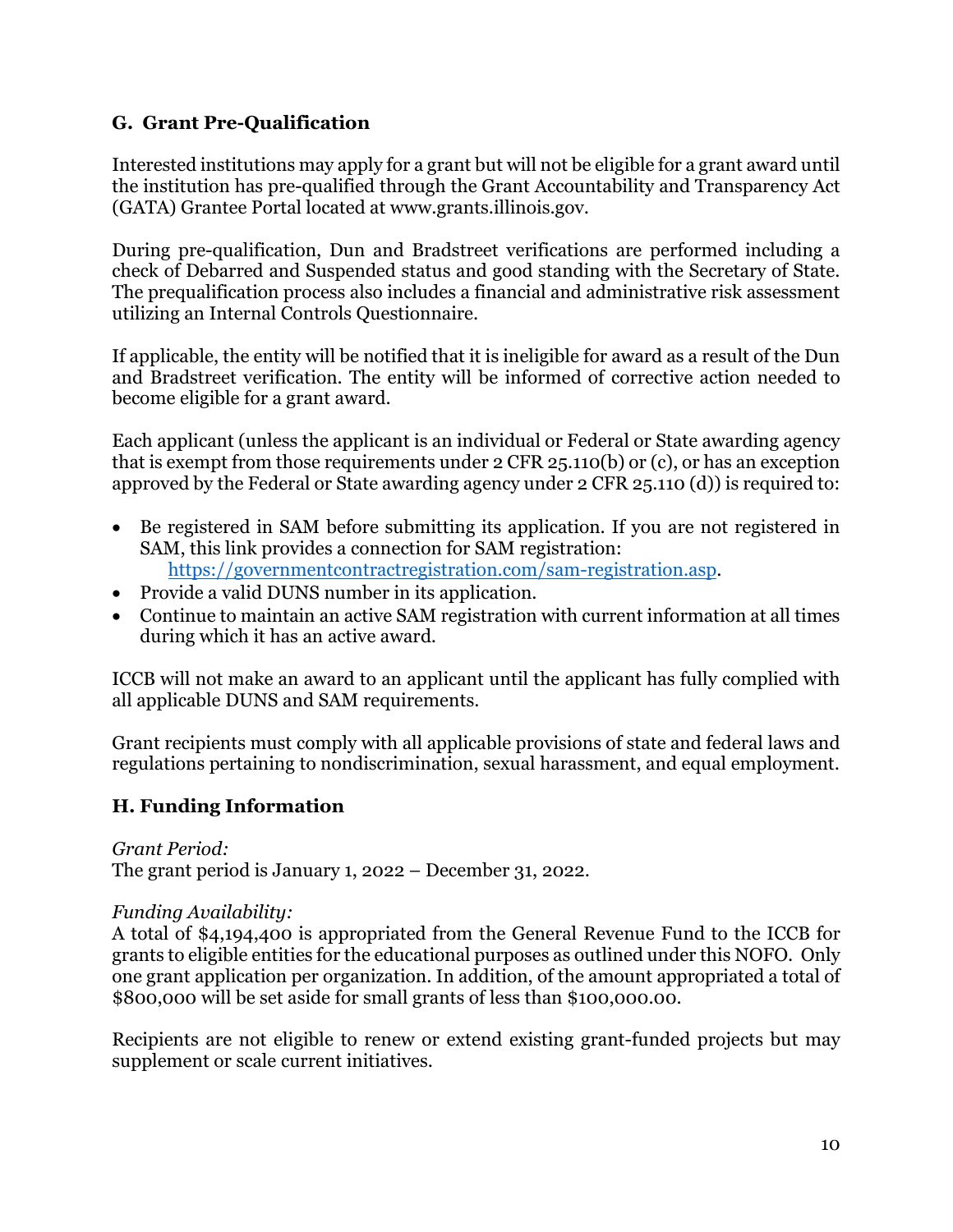## *Funding Deadlines*

- Grant funds must be obligated by December 31, 2022
- Good/products must be ordered by December 31, 2022/received by February 28, 2023
- Services must be rendered by December 31, 2022
- Grant funds must be expended by February 28, 2023

#### *Cost Sharing or Matching*

• No cost sharing or matching is required.

### *Indirect Cost Rate*

In order to charge indirect costs to a grant, the applicant organization must have an annually negotiated indirect cost rate agreement (NICRA). There are three types of NICRA's.

- Federally Negotiated Rate. Organizations that receive direct federal funding may have an indirect cost rate that was negotiated with the Federal Cognizant Agency. ICCB will accept the federally negotiated rate.
- State Negotiated Rate. The organization must negotiate an indirect cost rate with the State of Illinois if they do not have a Federally Negotiated Rate or elect to use the De Minimis Rate. The indirect cost rate proposal must be submitted to the State of Illinois within 90 days of the notice of award.
- De Minimis Rate. An organization that has never received a Federally Negotiated Rate may elect a De Minimis rate of 10% of modified total direct cost (MTDC). Once established, the De Minimis rate may be used indefinitely. The State of Illinois must verify the calculation of the MTDS annually in order to accept the De Minimis rate.

#### *Allowable and Unallowable Costs*

Grant recipients must adhere to the Grant Accountability Transparency Act (GATA) unless otherwise permitted.

## **I. Review Criteria and Selection Process**

The ICCB staff will use the criteria listed in this Notice of Funding Opportunity (NOFO) to review the applications and will award points accordingly. Decisions to award grants and the funding levels will be determined per application based upon compliance with the requirements of this NOFO and the grant proposal. Only applications will be scored and ranked using a merit-based review points-based rubric. Applications scoring 60 points or higher (out of 100 points) will be considered for funding, contingent upon availability of funds.

Applicants must demonstrate that they meet all requirements under this NOFO as described throughout.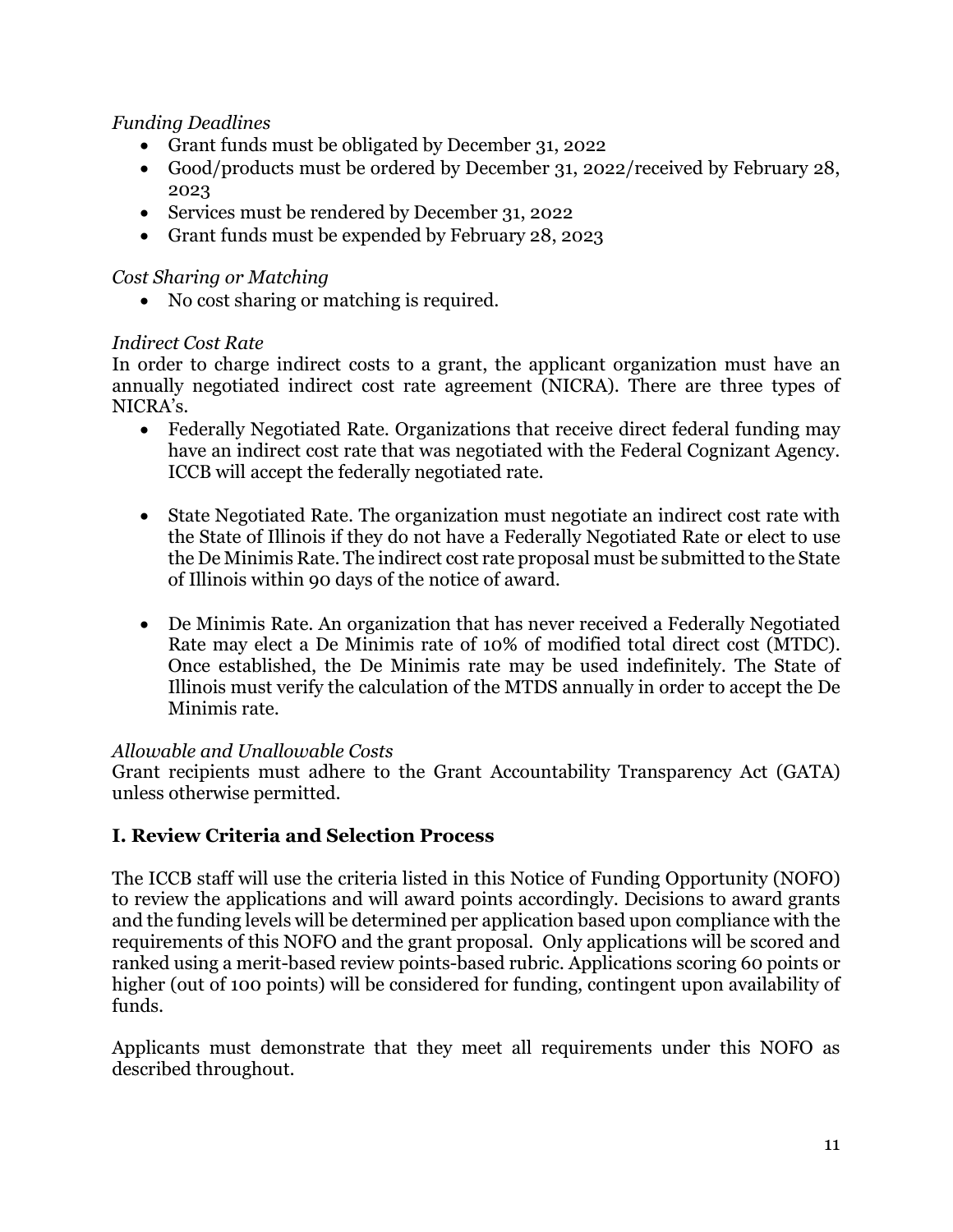The following criteria will be used to evaluate the Application Narrative submitted under this NOFO.

# • **Project Need (20%)**

- o The applicant identifies both programmatic and financial need for the grant.
- o The applicant includes a statement of need that includes a description of the target population of students to be served including disaggregated demographic data, as appropriate (e.g., ethnicity, gender, socio-economic status, educational levels – high school equivalency/GED, workforce status, etc.).
- o Targeted industry sector is identified, if appropriate.
- o The applicant identifies the projected unduplicated number of students to be served.

# • **Project Development and Activities (30%)**

- o The applicant activities, as outlined in the proposal, are thoroughly described and supported by evidence and/or data, including specific tasks and timelines and how they relate to the identified objectives.
- o The applicant describes the collaboration with key partners, both internal and external, and clearly details each partner's role.
- o The applicant clearly indicates the objective of focus and the activities align with the objective area.
- o The applicant has addressed each of the three priority activities for their chosen objective.

# • **Project Impact (30%)**

- o The applicant has described the project outcomes and they are well-defined, measurable, reasonable, and relate to the identified activities, goals and objectives.
- o The goals and projected impact of the grant align with the overarching purpose of this NOFO.
- o The applicant includes the projected unduplicated numbers to be served
- o The applicant describes the potential impact on students and their achievements, the community, the institution, employers, etc.

# • **Project Capacity and Sustainability (15%)**

- o The applicant describes their capacity to execute the project including a description of previous experience in implementing successful related projects or activities.
- o The applicant describes a clear vision for scalability and replicability in the future, where appropriate.
- o The applicant has a sustainability plan that is detailed and feasible.

# o **Completion and Submission of All Required Documents (5%)**

The applicant submits an application that is accurate, complete, and cost-effective.

o Uniform Application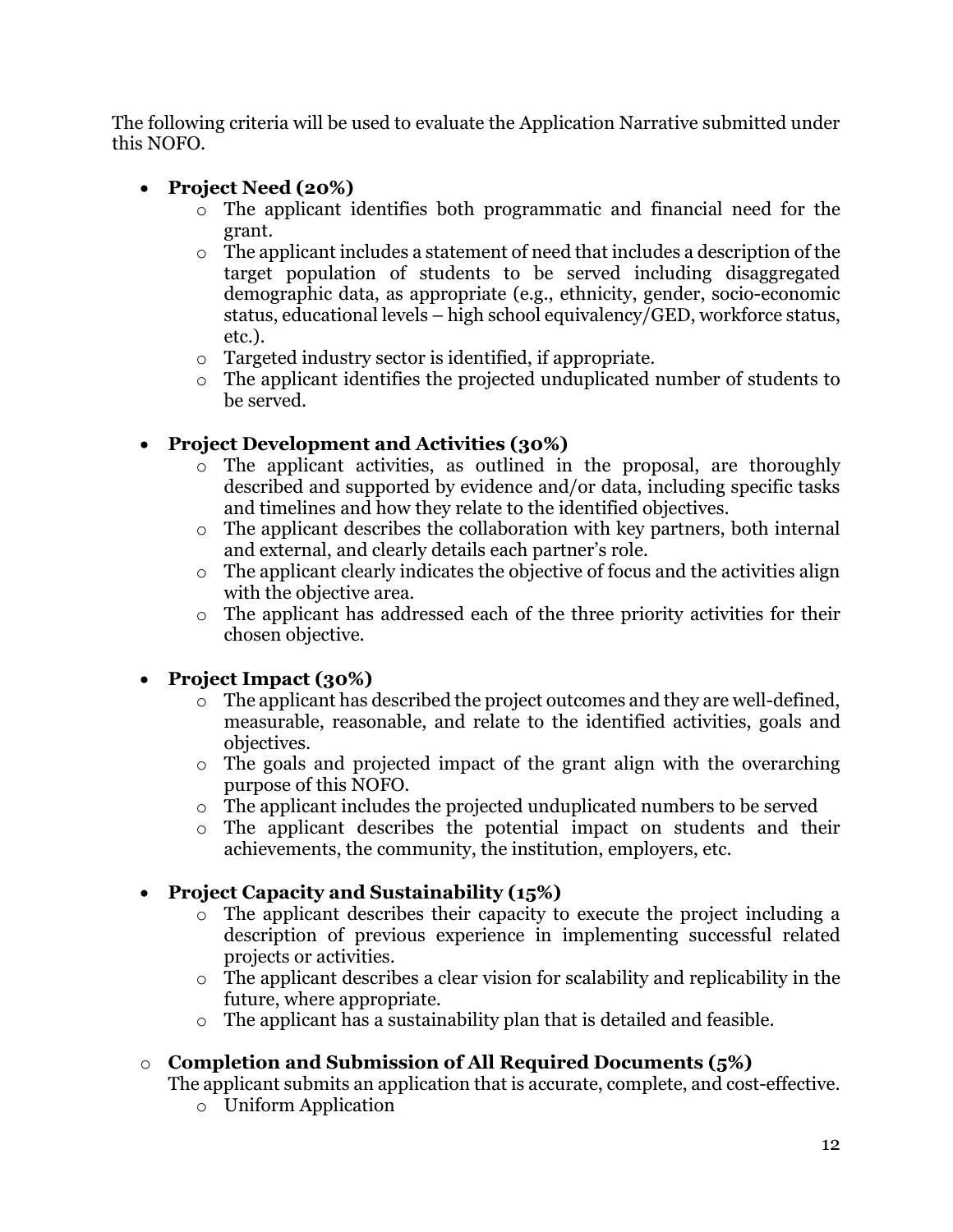- o Cover Page
- o Application Narrative
- o Uniform Budget

## **J. State Awarding Agency Contact(s)**

Lavon Nelson Senior Director for Workforce Education Illinois Community College Board 401 E. Capitol Avenue Springfield, IL 62701 Fax: 217-558-6700 Email**: [lavon.nelson@illinois.gov](mailto:lavon.nelson@illinois.gov)**

## **Definition of Key Elements of the Grant**

**Bridge Programming -** Bridge programs prepare adults with limited academic or basic skills to enter and succeed in credit-bearing postsecondary education and training leading to career-path employment in high-demand middle-and high-skilled occupations. The goal of bridge programs is to sequentially bridge the gap between the initial skills of individuals and what they need to enter and succeed in postsecondary education and career-path employment. Bridge Programs are considered Pre-IET programs.

Required elements include:

- Contextualized instruction that integrates basic reading, math, and language skills and industry/occupation knowledge
- Career development that includes career exploration, career planning within a career area, and understanding the world of work
- Transition services that provide students with the information and assistance they need to successfully navigate the process of moving from adult education or remedial coursework to credit or occupational programs. Services may include academic advising, tutoring, study skills, coaching, and referrals to individual support services like transportation and childcare.

**Career Pathways -** A career pathway, means a combination of rigorous and highquality education, training, and other services that aligns both vertically and horizontally across Secondary Education, Adult Education, Workforce Training and Development, Career and Technical Education, and Postsecondary Education systems, pathways, and programs. The ICCB has approved 16 Career Pathways that lead to meaningful employment and family sustaining wages for students in Adult Education. Students enrolled in Career Pathway programming, develop marketable skills training while receiving contextualized instruction that prepares students for passing High School Equivalency (HSE) exams. Providers administering these programs must ensure that there is an alignment with regional and local labor market information as described in regional and local workforce plans.